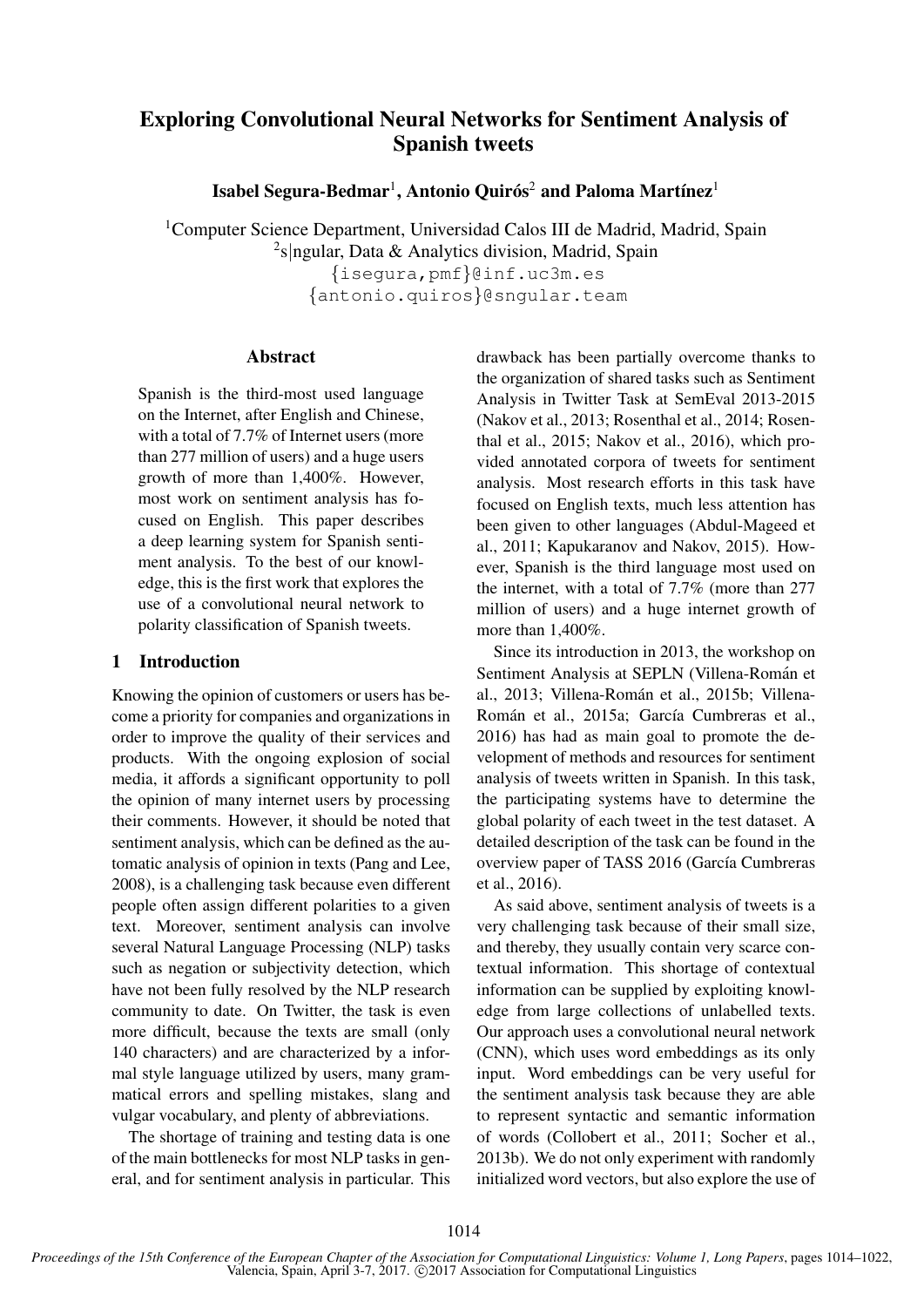pre-trained word embeddings. We also perform a detailed exploration of the hyper-parameters of the CNN and their effect on the results.

The paper is organized as follows. In Section 2, we discuss some related work. Section 3 describes our approach. The experimental results are presented and discussed in Section 4. We conclude in Section 5 with a summary of our findings and some directions for future work.

## 2 Related Work

For the past two decades, a remarkable amount of NLP research has been dedicated to the sentiment analysis task. Most of early works were focused on customer reviews of products and services, while more recently researches usually carry out the task on data from social media such as tweets and user comments. Polarity classification can be performed at three different levels: document, sentence and entity level, being the first one the one most addressed until now. However, it is increasingly demanded to know the opinion of users on specific topics (entities).

Both unsupervised and supervised approaches have been used to tackle this problem, using standard features such as unigram/bigrams, word counts or binary presence features, word position, POS tags and sentiment features from polarity lexicons such as SentiWordNet (Baccianella et al., 2010), AFFIN (Hansen et al., 2011) or iSOL (Molina-González et al., 2013). Additionally, attention has recently been directed to more complex linguistic processes such as negation and speculation detection (Pang and Lee, 2008; Cruz et al., 2015).

Only a few works have explored the use of neural networks for sentiment analysis. Socher and colleagues (2011) proposed a recursive model that is able to capture the recursive nature of sentences and learn auto-encoders for multi-word phrases. Later, they proposed a matrix-vector recursive neural network model to learn compositional vector representations for phrases and sentences of any length (Socher et al., 2012). A feed-forward neural network was designed by dos Santos and Gatti (2014) to learn relevant features from characters, words and sentences for the sentiment analysis task.

In the four editions of the TASS workshop, most systems have been based on the use of popular supervised machine learning classifiers (most

of them used SVM) and very extensive feature sets, which included lexical and morphosyntactic features (such as tokens, lemmas, n-grams, PoS tags) and sentiment features from the polarity lexicons (such as ElhPolar (Saralegi and San Vicente, 2013), iSOL (Molina-Gonzalez et al., 2013) or ´ AFFIN (Hansen et al., 2011)) to represent the information of each tweet. Only one of the systems (Vilares et al., 2015) proposed an approach based on deep learning, in particular, a neural network Long Short-Term Memory (LSTM) with a logistic function at the output layer. The evaluation of the task showed that this deep learning approach did not overcome the classical classifiers such as SVM. In TASS, there are two different evaluations: one based on 6 different polarity labels (P+, P, NEU, N, N+, NONE) and another based on just 4 labels (P, N, NEU, NONE). The state-of-art result for the task with 4 polarity levels is around 0.70 of accuracy. As expected, the best accuracy is lower (around 0.67) for the task with 6 polarity levels. A more in-depth analysis of the results and the different participating systems can be found in (Villena-Román et al., 2013; Villena-Román et al., 2015b; Villena-Román et al., 2015a; García Cumbreras et al., 2016).

To the best of our knowledge, convolutional networks have not been applied to the sentiment analysis of Spanish tweets yet. Several works (dos Santos and Gatti, 2014; Severyn and Moschitti, 2015) have shown that they can be a valuable approach for English tweets, and thereby, the same could be expected also for Spanish. One of the main advantages of this architecture is that it does not require syntactic information from sentences. It should be noted that many tweets are grammatically incorrect, and thereby, those methods not based on syntactic information, could give better results.

### 3 Approach

### 3.1 The General Corpus

The General corpus was created for the TASS competition. It consists of 68,000 Spanish tweets, which were collected from November 2011 to March 2012, and covers a variety of topics such as economy, communication, politics, mass media and culture. The corpus was divided into training and test sets with a 10%-90% ratio. As said above, each tweet in the training set is classified with its polarity, which can take some of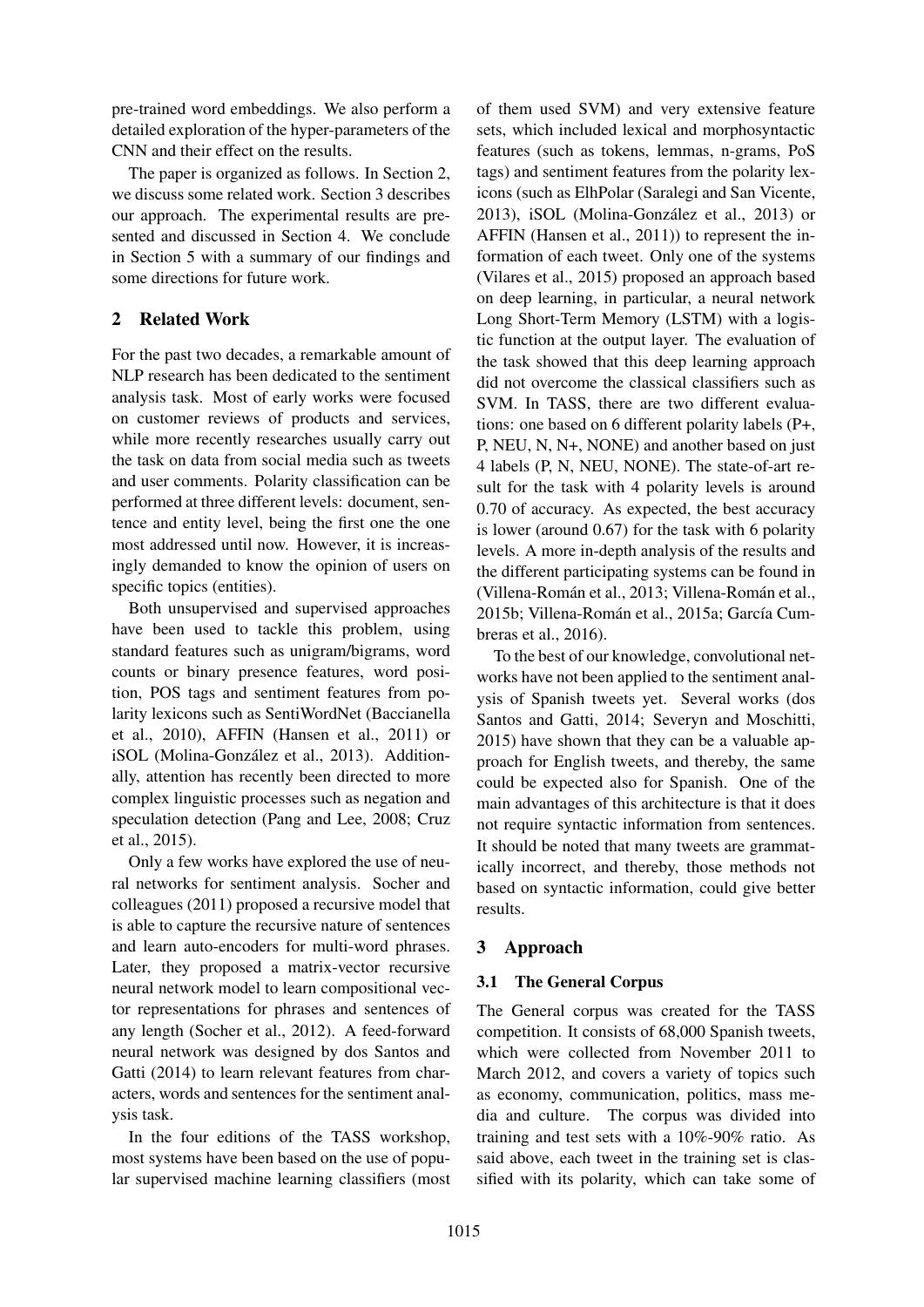the following values: strong positive (P+), positive (P), neutral (NEU), negative (N), strong negative (N+) and one additional for tweets without polarity (NONE). The annotation process of the training set was semi-automatic using a baseline machine learning model whose annotations were manually reviewed later by human experts. Although the test set has not been released with their gold annotations, the evaluation platform of the TASS competition is still open<sup>1</sup> for registered users. This platform allows participants to submit new runs and then obtain their scores.

#### 3.2 A baseline approach

To start with, we developed a baseline based on the most common approach for polarity classification at document level: the use of very popular supervised machine learning algorithms such as SVM and logistic regression. Our goal is to compare this baseline with the CNN model.

Instead of using bag-of-words (BoW) to represent tweets, we exploited word embedding representation. A word embedding is a function to map words to low dimensional vectors, which are learned from a large collection of texts. At present, Neural Network is one of the most used learning techniques for generating word embeddings (Mikolov et al., 2013). The essential assumption of this model is that semantically close words will have similar vectors (in terms of cosine similarity). Word embeddings can help to capture semantic and syntactic relationships of the corresponding words. While the well-known BoW model involves a very large number of features (as many as the number of non-stopwords words with at least a minimum number of occurrences in the training data), the word embedding representation allows a significant reduction in the feature set size (in our case, from millions to just 300). The dimensionality reduction is a desirable goal, because it helps in avoiding over-fitting and leads to a reduction of the training and classification times, without any performance loss. Moreover, word embeddings have shown promising results in NLP tasks, such as named entity recognition (Segura-Bedmar et al., 2015), relation extraction (Alam et al., 2016), sentiment analysis (Socher et al., 2013b) or parsing (Socher et al., 2013a).

As a preprocessing step, tweets must be cleaned. First, all links, urls and usernames (these

last ones can be easily recognized because their first character is always the symbol @) were removed. Then, the hashtags were transformed to words by removing its first character (that is, the symbol #). Taking advantage of regular expressions, the emoticons were detected and classified in order to count the number of positive and negative emoticons in each tweet and then were removed from the text. Table 1 shows the list of positive and negative emoticons, which have been taken from Wikipedia<sup>2</sup>. The tweets were converted to lower-case. Moreover, the misspelled accented letters were replaced by their correct ones (for instance á with a). We also treated elongations (that is, the repetition of a character) by removing the repetition of a character after its second occurrence (for example, hoooolaaaa would be translated to hola). We also took into account laughs (for instance jajaja) which turned out to be challenging because of the diverse ways they are expressed (i.e. expressions like "ja", "jaja", jajajaja, "jiji" or jejeje and even misspelled ones like jajjajaaj). We addressed this using regular expressions to standardize the different forms (i.e. jajjjaaj to jajaja) and then replaced them with the Spanish translation of laugh: "risa". Finally we removed all non-letters characters and all stopwords present in tweets<sup>3</sup>.

| <b>Orientation</b> | <b>Emoticons</b>                                                                                                                                                                                                                                                                                    |
|--------------------|-----------------------------------------------------------------------------------------------------------------------------------------------------------------------------------------------------------------------------------------------------------------------------------------------------|
| Positive           | $:$ -), :), :D, :o), :], D:3,<br>$:c), \Rightarrow$ =], 8), =), :},<br>$\therefore$ $\therefore$ D, 8-D, 8D, x-<br>$D, xD, X-D, XD, =D,$<br>$=D, =3, =3, B^D, :$<br>$:$ '), :*, :-*, :^*, ;-), ;),<br>*-), *), ;-], ;], ;D, ;^),<br>$>$ :P, :-P, :P, X-P, x-p,<br>$xp, XP, :-p, :p, =p, :-b,$<br>:h |
| Negative           | $>\;$ :[, :-(, :(, :-c, :-<, :<,<br>$:=[, :[, :{}, :{}, :=  , >:$<br>$: (-, : ', D: <, D=, v.v$                                                                                                                                                                                                     |

Table 1: List of positive and negative emoticons

Once the tweets were preprocessed, they were tokenized using the NLTK toolkit (a Python pack-

<sup>&</sup>lt;sup>1</sup>www.sepln.org/workshops/tass/2016/private/evaluate.php

<sup>&</sup>lt;sup>2</sup>https://en.wikipedia.org/wiki/List\_of\_emoticons

<sup>3</sup> http://snowball.tartarus.org/algorithms/spanish/stop.txt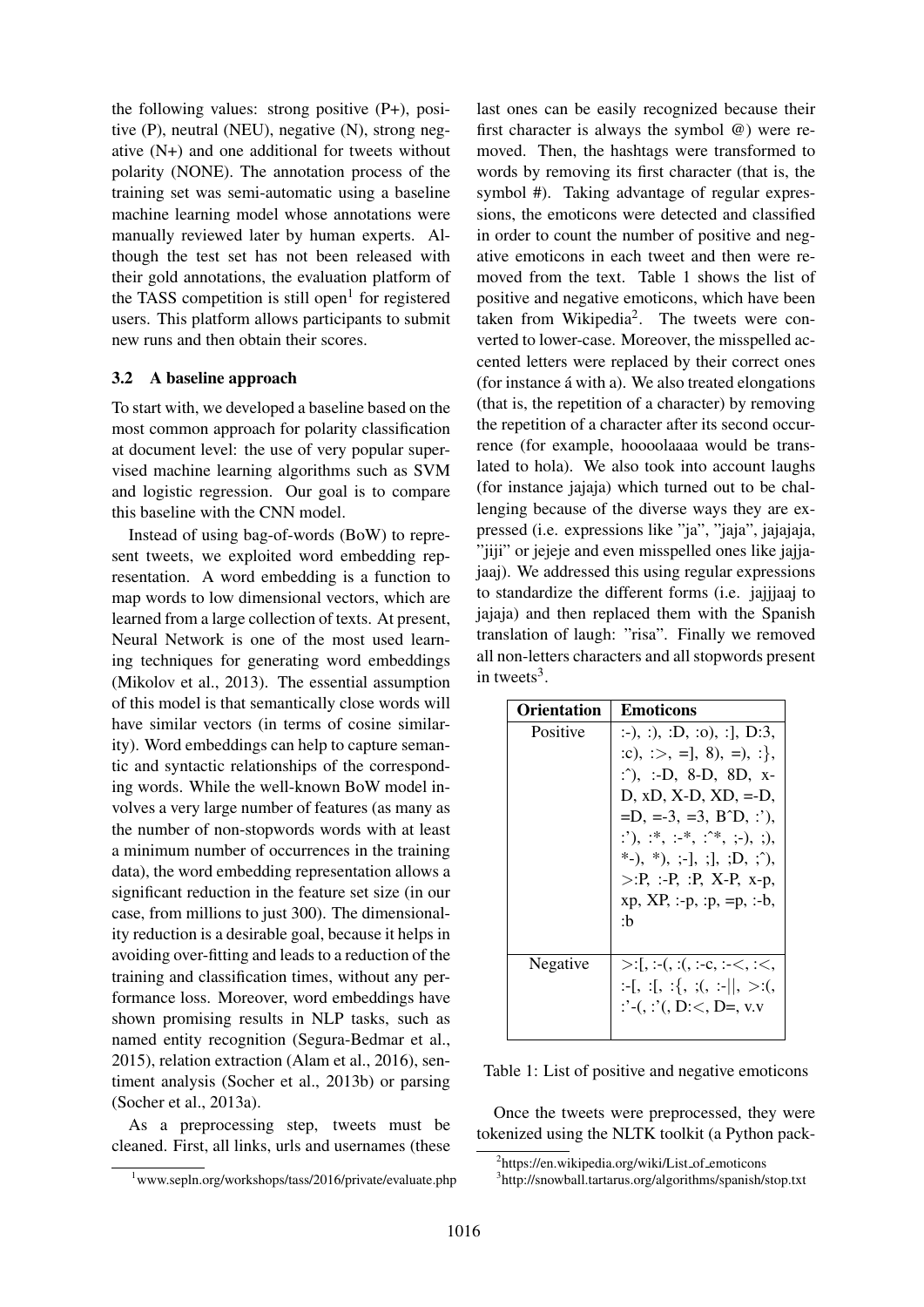age for NLP). To represent the tweets, we used Cardellino's pre-trained model (Cardellino, 2016). This model is available for research community and was built from several Spanish collection texts such as Spanish Wikipedia (2015), the OPUS corpora (Tiedemann and Nygaard, 2004) or the Ancora corpus (Taulé et al., 2008), among others. It contains nearly 1.5 billion words (Cardellino, 2016). The dimension of its vectors is 300. Then, for each token, we searched its vector in the word embedding model. It should be noted that this model was trained on a collection of texts from different resources such as Spanish Wikipedia, WikiSource and Wikibooks, and none of them contains tweets. Therefore, it is possible that the main characteristics of the social media texts (such as informal style language, grammatical errors and spelling mistakes, slang and vulgar vocabulary, abbreviations, etc) are not correctly represented in this model. Indeed, we found that there was a significant number of words from the tweets (almost a 6%) that were not found in this word embedding model. We performed a review of a small sample of these words, showing that most of them were mainly hashtags.

In our baseline approach, a tweet of n tokens  $(T = w_1, w_2, ..., w_n)$  is represented as the centroid of the word vectors  $\vec{w_i}$  of its tokens, as shown in the following equation:

$$
\vec{T} = \frac{1}{n} \sum_{i=1}^{n} \vec{w_i} = \frac{\sum_{j=1}^{N} \vec{w_j} \cdot TF(w_j, t)}{\sum_{j=1}^{N} TF(w_j, t)}
$$
(1)

where N is the vocabulary size, that is, the total number of distinct words, while  $TF(w_i, t)$  refers to the number of occurrences of the j-th vocabulary word in the tweet T.

In addition to using the centroid, we completed the feature set with the following additional features:

- posWords: number of positive words present in the tweet.
- negWords: number of negative words present in the tweet.
- posEmo: number of positive emoticons present in the tweet.
- negEmo: number of negative emoticons present in the tweet.

For the posWords and negWords features we used the iSOL lexicon (Molina-González et al., 2013), a list composed by 2,509 positive words and 5,626 negative words. As described before, for the emoticons we used the listed in Table 1, but also added to the positive ones the number of laughs detected; and also, we included the number of recommendations present in the form of a "Follow Friday" hashtag (#FF), due to its ease of detection and its positive bias.

We also applied a set of emoticon's rules as a pre-classification stage, similar to Chikersal et al. (2015), in which we determined a first stage polarity for each tweet as follows:

- If posEmo is greater than zero and negEmo is equal to zero, the tweet is marked as "P".
- If negEmo is greater than zero and posEmo is equal to zero, the tweet is marked as "N".
- If both posEmo and negEmo are greater than zero, the tweet is marked as "NEU".
- If both posEmo and negEmo are equal to zero, the tweet is marked as "NONE".

Then, the classification of tweets was performed using scikit-learn, a Python module for machine learning. This package provides many algorithms such as Random Forest, Support Vector Machine (SVM) and so on. One of its main advantages is that it is supported by extensive documentation. Moreover, it is robust, fast and easy to use. Initially, we performed experiments using three different classifiers: Random Forests, Support Vector Machines and Logistic Regression because these classifiers often achieved the best results for text classification and sentiment analysis (García Cumbreras et al., 2016).

After the classification, we made three tests: i) applying no rule, ii) honoring the polarity defined by the rule, which means, we keep the predefined polarity if the tweet was marked as "P" or "N", otherwise we take the value estimated by the classifier, and iii) a mixed approach where we give each polarity a value (N+: -2; N: -1; NEU,NONE: 0; P: 1; P+: 2) and performed an arithmetic sum of both the predefined and estimated polarity if and only if they are not equal; with that for instance, if the classifier marked a tweet as "N:-1" and the rules marked it as "P:1" the tweet will be classified as "NEU:0".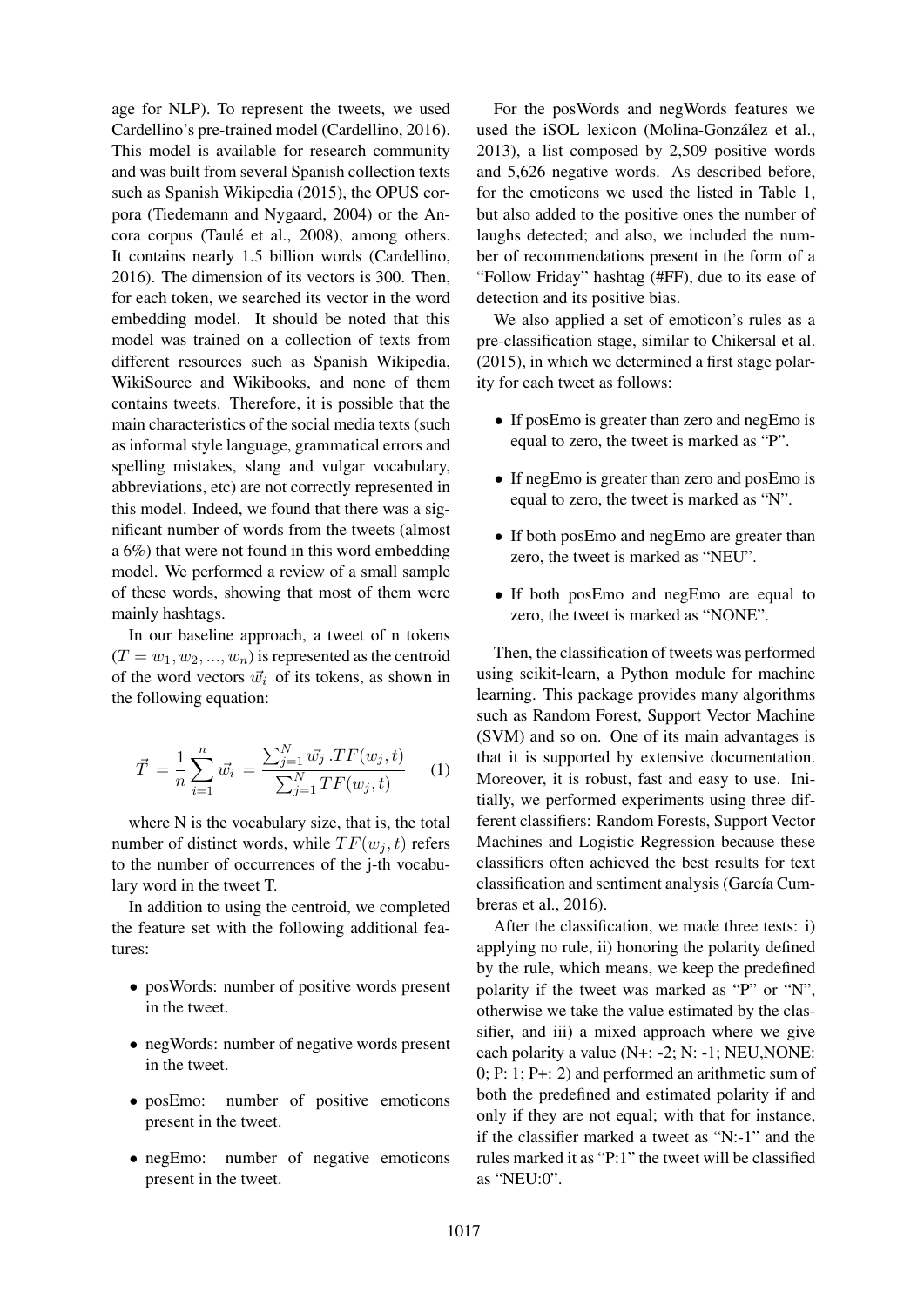In order to choose the best-performing classifiers, we used 10-fold cross-validation because there was no development dataset and this strategy has become the standard method in practical terms. Our experiments showed that, although the results were similar, the best settings were:

- SVM+MIX: Support Vector Machine and applying the mixed rules approach.
- LR+MIX: Logistic Regression and applying the mixed rules approach.

#### 3.3 CNN Model

In this study, the CNN model proposed for sentiment analysis is based on the model for sentence classification described in Kim (2014). The model has been implemented using Google's Tensorflow toolkit. Based on the fact that single level architectures seem to provide similar performance than larger networks (Kim, 2014), we decided to design our network with only a single convolutional layer, followed by a max-pooling layer and a softmax classifier as final layer. In this way, we were able to reduce the large amount of time needed to train a CNN on a large corpus as our training set (with almost 7,000 tweets).

Each tweet was represented by a matrix that concatenates the word embeddings of its words. This matrix is the input of the network. In our experiments, we learned our word embeddings from scratch, but also we tried with two different pre-trained word2vec models: Cardellino's model, which was described above, and a pretrained model from tweets. To train this second model of word embeddings, we used the corpus provided by the TASS organizers (68,000 tweets) as well as a very extensive collection of 8,774,487 tweets, which we collected during 2014. To do this, we used the word2vec tool, which implements the continuous bag-of-words and skip-gram architectures for computing vector representations of words (Mikolov et al., 2013). We used the continuous bag of words model with a context window of size 8. The size of the pre-trained model from tweets is 347,970 words. We randomly initialized those words that were not in the pre-trained model.

In the next layer, convolutions were performed over the word embeddings using multiple filter sizes. A filter is a sliding window of a given number of words. That is, different size windows are treated at a time. Then, a max pooling

layer extracted the most important feature (in our case, the maximum value) to reduce the computational complexity. In order to avoid over-fitting, dropout regularization was also used (Srivastava et al., 2014). This process randomly drops some units and their connections from the network during training. The final layer is a softmax prediction.

We used 10-fold cross-validation for parameter tuning. Many different combinations of hyperparameters of the neural network can be defined. Summarizing, we experimented with several variants of the model:

- CNN-rand: all words are randomly initialized and then learned during training.
- CNN-wiki: a model initialized with the word vectors from Cardellino's pre-trained model. The word embeddings as well as the other parameters are fine-tuned for training.
- CNN-tweets: the network is initialized with the pre-trained model from tweets. As the previous model, both word embeddings and the other parameters are learned during the training.

#### 4 Results

We adopt the same metrics used in the TASS shared task, which are the accuracy and the macroaveraged version of the precision, recall and F1.

One of our main goals is to study the effect of the word embeddings on the performance of our CNN model. Table 2 compares the models based on the type of word-embeddings used as input of the network: CNN-rand, CNN-wiki and CNN-Twitter. The other parameters of the model were set as follows: dimension of word embed $dings = 300$ , number of filters = 128, size of filters = 3,4,5 dropout=0.5,  $\lambda = 0$ , batch size=64 and number of epochs=200. When the classification only considers 4 levels (POS, NEU, NEG, NONE), the best results are provided by the pretrained model built from tweets, despite being much smaller (with less than 350,000 words) than Cardellino's pre-trained model (with 1.5 million of words). Even the word vectors from scratch (CNN-rand) provided slightly higher performance than the CNN model trained with Cardellino's pretrained model. This may be due to the language style of tweets is completely different to the usual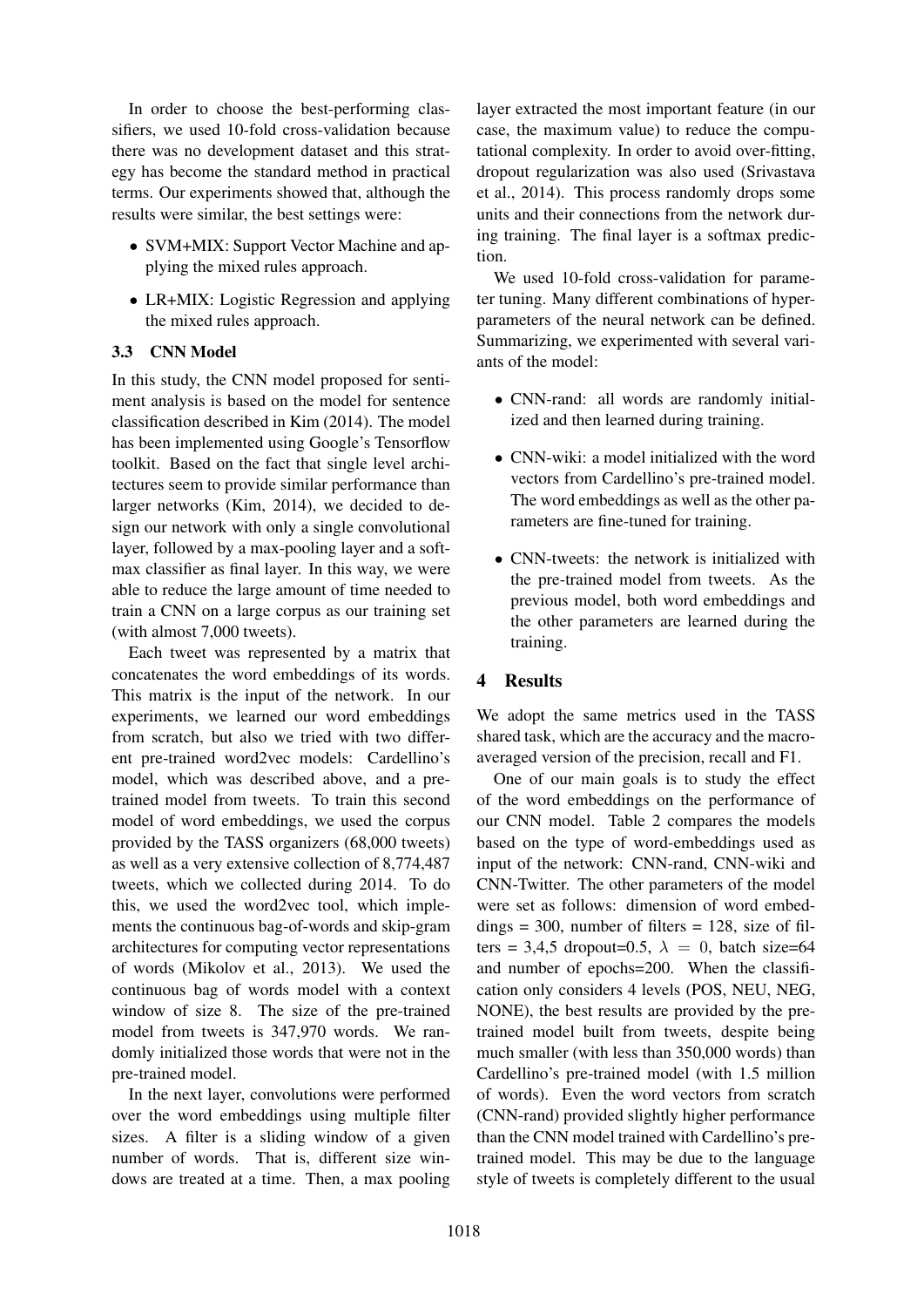| 4 polarity levels  |       |       |       | <b>6 polarity levels</b> |             |       |       |       |       |
|--------------------|-------|-------|-------|--------------------------|-------------|-------|-------|-------|-------|
| Approach           | Acc   |       |       | F1                       | Approach    | Acc   | P     | R     | F1    |
| CNN-rand           | 0.544 | 0.467 | 0.465 | 0.466                    | CNN-rand    | 0.431 | 0.354 | 0.408 | 0.379 |
| CNN-wiki           | 0.528 | 0.431 | 0.438 | 0.434                    | CNN-wiki    | 0.442 | 0.345 | 0.378 | 0.361 |
| <b>CNN-twitter</b> | 0.578 | 0.478 | 0.484 | 0.481                    | CNN-twitter | 0.427 | 0.378 | 0.407 | 0.392 |

Table 2: Results for 4 polarity levels (P, N, NEU and NONE) and 6 polarity levels (P+,P,N+,N,NEU and NONE)

| 4 polarity levels  |       |       |       | <b>6 polarity levels</b> |             |       |       |       |            |
|--------------------|-------|-------|-------|--------------------------|-------------|-------|-------|-------|------------|
| Approach           | Acc   |       |       | F1                       | Approach    | Acc   | D     | R     | ${\bf F1}$ |
| $SVM+MIX$          | 0.652 | 0.506 | 0.510 | 0.508                    | SVM+MIX     | 0.527 | 0.411 | 0.449 | 0.429      |
| $LR+MIX$           | 0.652 | 0.508 | 0.508 | 0.508                    | $LR+MIX$    | 0.527 | 0.412 | 0.448 | 0.429      |
| <b>CNN-Twitter</b> | 0.637 | 2.518 | 0.519 | 0.518                    | CNN-twitter | 0.427 | 0.463 | 0.444 | 0.538      |

Table 3: Results of the baseline systems and the best CNN model

one of text collections (for example Wikipedia) that make up Cardellino's corpus. As expected, the results are lower when the classification is performed using 6 polarity levels because there are less examples in the training set for the classes: P, P+ and N, N+. The pre-trained model from tweets still provides the best F1, but the best accuracy is provided by Cardellino's pre-trained model. The worst results are obtained when the word vectors are randomly initialized.

Once we evaluated the impact of word embeddings on the performance of the CNN model, we decided to focus on the rest of its parameters. The dropout regularization is parameterized by the dropout probability  $\in [0, 1]$ . Our experiments using 10-fold cross validation revealed that the best performance is achieved when it is set to 0.5. As expected, several experiments showed that the larger the number of training epochs used, the more accurate the model. The final number of training epochs was set to 200. The experiments also show that the learning rate is the parameter with a largest impact in the prediction performance. The best results were obtained when this parameter was set to 3. The size of filter also seems to have a significant effect on results. Thus, the model achieved better results when our setting also considered smaller size such as 2. This may be due to tweets are small texts whose average number of words is 12 (Li et al., 2011). The best results were obtained with the filter-size parameter equals to "2,3,4,5". In order to determine the best model, we performed a comprehensive series of experiments, showing that the best parameter setting is as follows: dimension of word embed- $\text{dings} = 300$ , number of filters = 300, size of filters  $= 2,3,4,5$  dropout=0.5,  $\lambda = 3$ , batch size=500 and

| year | system                  | levels | Acc  |
|------|-------------------------|--------|------|
| 2014 | (Hurtado and Pla, 2014) |        | 0.71 |
|      |                         | 6      | 0.64 |
| 2015 | (Hurtado et al., 2015)  |        | 0.72 |
|      |                         | 6      | 0.66 |
| 2016 | (Hurtado and Pla, 2016) |        | 0.72 |
|      |                         | 6      | 0.67 |
|      | <b>CNN-Twitter</b>      |        | 0.64 |
|      |                         | 6      | 0.54 |

Table 4: Top ranking TASS systems

| category    |       | R     | F1    | Total  |
|-------------|-------|-------|-------|--------|
| N           | 0.539 | 0.845 | 0.658 | 15,844 |
| <b>NEU</b>  | 0.096 | 0.078 | 0.086 | 1.305  |
| <b>NONE</b> | 0.690 | 0.478 | 0.565 | 21,416 |
| P           | 0.746 | 0.673 | 0.708 | 22.233 |

Table 5: CNN model's results for each polarity (4 polarities)

number of epochs=200.

Table 3 shows the results of our baselines (using SVM or logistic regression trained with the feature set and the rules described above). It also presents the results of our best CNN model. We can observe that our CNN model provides slightly better results in terms of F1 than SVM and logistic regression. However, in terms of accuracy, these popular algorithms overcome CNN model. Meanwhile, SVM and Logistic regression provide results that are extremely similar. It is worth mentioning that the logistic regression's performance was observably faster than the other two models. Although our CNN model worked acceptably, its performance is still far from the top ranking systems of TASS (see Table4).

Tables 5 and 6 show the scores for each polarity using the best CNN model. As expected, the lower results are obtained for those classes with less instances in the training dataset.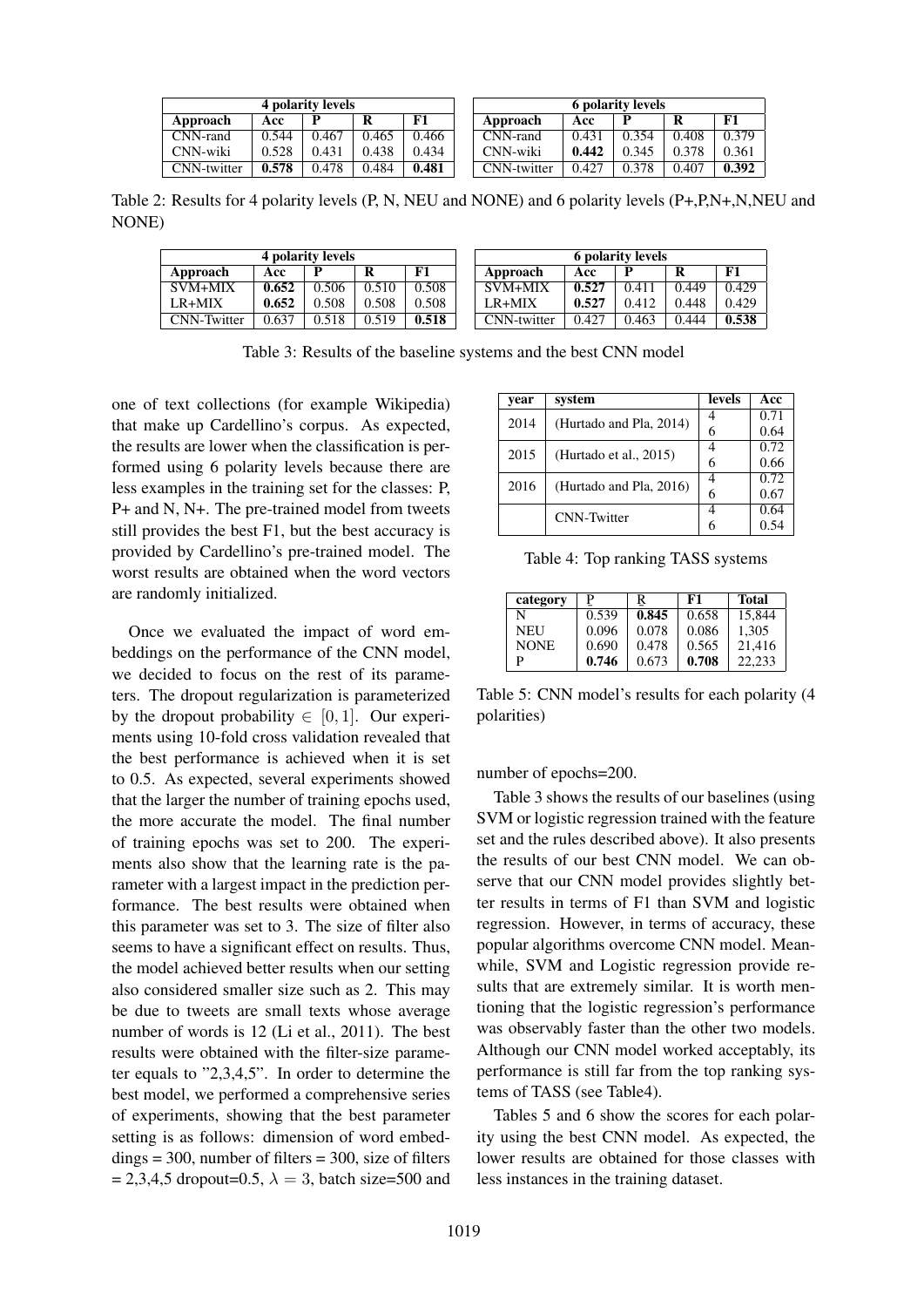| category    | P     | R     | F1    | <b>Total</b> |
|-------------|-------|-------|-------|--------------|
| N           | 0.430 | 0.625 | 0.510 | 11.287       |
| N+          | 0.471 | 0.441 | 0.455 | 4,557        |
| <b>NEU</b>  | 0.094 | 0.132 | 0.110 | 1.305        |
| <b>NONE</b> | 0.640 | 0.564 | 0.600 | 21,416       |
| P           | 0.119 | 0.501 | 0.193 | 1,488        |
| $P+$        | 0.808 | 0.514 | 0.628 | 20.745       |

Table 6: CNN model's results for each polarity (6 polarities)

#### 5 Conclusion and future work

This paper explores the use of a convolutional neural network in order to extract relevant features without the necessity of handcrafted features (such as stems, named entities, PoS tags, syntactic information, etc). Our paper shows that a convolutional neural network architecture can be an effective method for sentiment analysis of Spanish tweets. Although our performance is lower than top ranking systems of the TASS workshop, our CNN model provides promising results.

As future work, we also plan to study if the inclusion of external features (such as sentiment features from polarity lexicons) to the final layer (softmax layer) achieves to improve the results. Because the General Corpus of the TASS task covers very different domains, we will perform leaveone-domain-out cross validation in order to asses the generality of our CNN model. We also plan to explore how balanced corpora and bigger datasets could help to increase the performance classification of minority classes in the training dataset. Moreover, we would like to explore other deep learning that could effectively deal with the polarity classification of Spanish tweets.

#### Acknowledgments

This work was supported by eGovernAbility-Access project (TIN2014-52665-C2-2-R).

#### References

- Muhammad Abdul-Mageed, Mona T. Diab, and Mohammed Korayem. 2011. Subjectivity and sentiment analysis of modern standard arabic. In *Proceedings of the Forty-Ninth Annual Meeting of the Association for Computational Linguistics: Human Language Technologies: short papers*, volume 2, pages 587–591, Portland, Oregon, USA., June. Association for Computational Linguistics.
- Firoj Alam, Anna Corazza, Alberto Lavelli, and Roberto Zanoli. 2016. A knowledge-poor approach

to chemical-disease relation extraction. *Database*, 2016:baw071.

- Stefano Baccianella, Andrea Esuli, and Fabrizio Sebastiani. 2010. Sentiwordnet 3.0: An enhanced lexical resource for sentiment analysis and opinion mining. In *Proceedings of the Seventh Conference on International Language Resources and Evaluation (LREC 2010)*, volume 10, pages 2200–2204, Malta, May.
- Cristian Cardellino. 2016. Spanish Billion Words Corpus and Embeddings.
- Prerna Chikersal, Soujanya Poria, Erik Cambria, Alexander Gelbukh, and Chng Eng Siong. 2015. Modelling public sentiment in twitter: using linguistic patterns to enhance supervised learning. In *Proceedings of the International Conference on Intelligent Text Processing and Computational Linguistics (CICLing 2015)*, pages 49–65, Cairo, Egypt, April.
- Ronan Collobert, Jason Weston, Léon Bottou, Michael Karlen, Koray Kavukcuoglu, and Pavel Kuksa. 2011. Natural language processing (almost) from scratch. *Journal of Machine Learning Research*, 12:2493–2537.
- Noa P. Cruz, Maite Taboada, and Ruslan Mitkov. 2015. A machine-learning approach to negation and speculation detection for sentiment analysis. *Journal of the Association for Information Science and Technology*, 67(9):2118–2136.
- Cícero Nogueira dos Santos and Maira Gatti. 2014. Deep convolutional neural networks for sentiment analysis of short texts. In *Proceedings of the Twenty-Fifth International Conference on Computational Linguistics (COLING 2014)*, pages 69–78, Dublin, Irland., August.
- Miguel Angel García Cumbreras, Eugenio Martínez Cámara, Julio Villena Román, and Janine García Morera. 2016. Tass 2015-the evolution of the spanish opinion mining systems. *The Spanish Society for Natural Language Processing journal*, 56:33–40.
- Lars Kai Hansen, Adam Arvidsson, Finn Årup Nielsen, Elanor Colleoni, and Michael Etter. 2011. Good friends, bad news-affect and virality in twitter. In *Future information technology*, pages 34–43. Springer.
- Lluís-F Hurtado and Ferran Pla. 2014. Elirf-upv en tass 2014: Análisis de sentimientos, detección de tópicos y análisis de sentimientos de aspectos en twitter. In *Proceedings of TASS 2014: Workshop on Sentiment Analysis at SEPLN*, pages 75–79, Gerona, Spain., September.
- Lluís-F Hurtado and Ferran Pla. 2016. Elirf-upv en tass 2016: Análisis de sentimientos en twitter. In *Proceedings of TASS 2016: Workshop on Sentiment Analysis at SEPLN*, pages 35–40, Salamanca, Spain., September.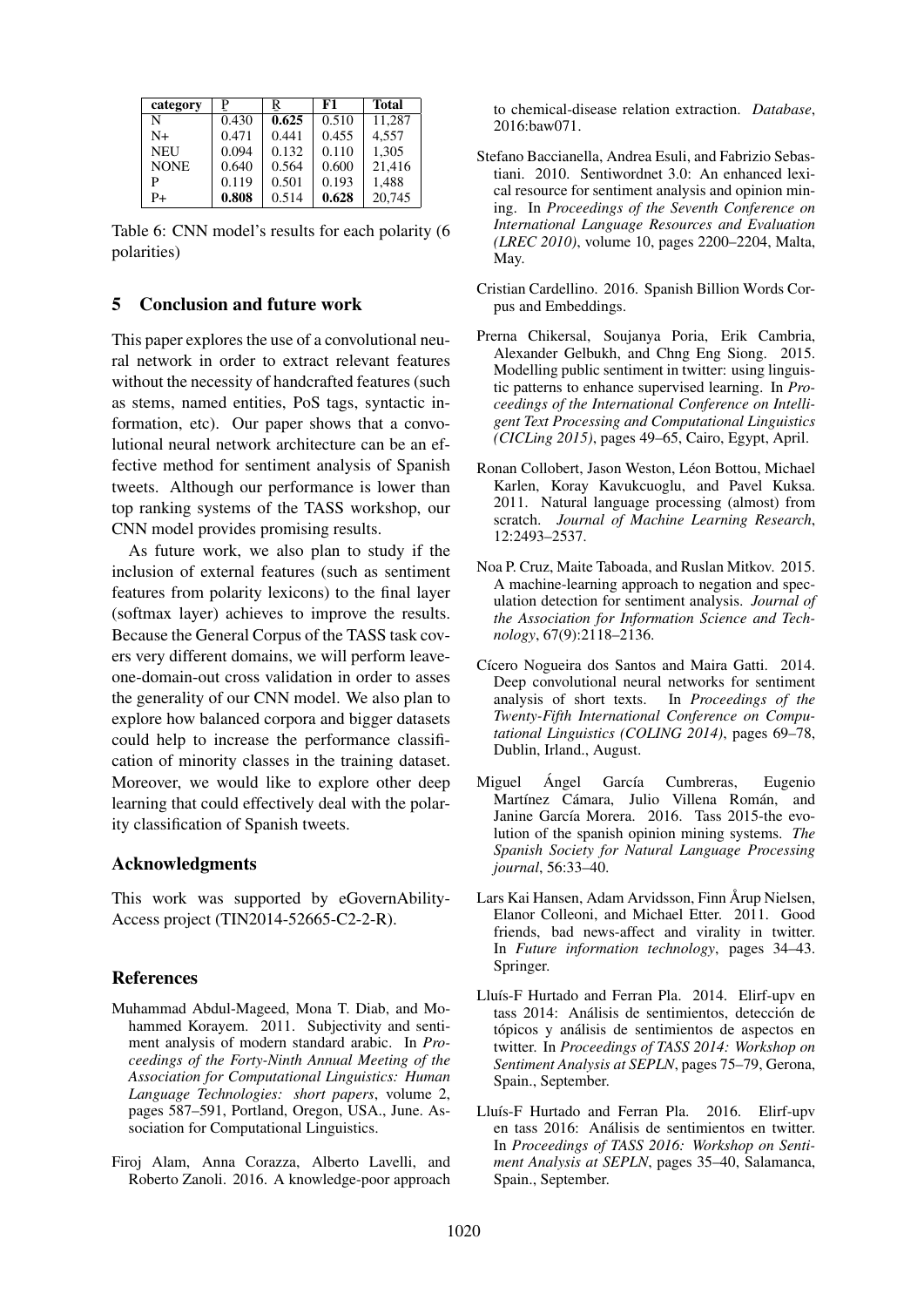- Lluís-F Hurtado, Ferran Pla, and Davide Buscaldi. 2015. Elirf-upv en tass 2015: Análisis de sentimientos en twitter. In *Proceedings of TASS 2015: Workshop on Sentiment Analysis at SEPLN*, pages 35–40, Alicant, Spain., September.
- Borislav Kapukaranov and Preslav Nakov. 2015. Finegrained sentiment analysis for movie reviews in bulgarian. In *Proceedings of the International Conference Recent Advances in Natural Language Processing*, pages 266–274, Hissar, Bulgaria, September. INCOMA Ltd. Shoumen, BULGARIA.
- Yoon Kim. 2014. Convolutional neural networks for sentence classification. In *Proceedings of the 2014 Conference on Empirical Methods in Natural Language Processing (EMNLP)*, pages 1746– 1751, Doha, Qatar, October. Association for Computational Linguistics.
- Baichuan Li, Xiance Si, Michael R Lyu, Irwin King, and Edward Y Chang. 2011. Question identification on twitter. In *Proceedings of the Twentieth ACM international conference on Information and knowledge management (CIKM 2011)*, pages 2477–2480, Glasgow, UK., October.
- Tomas Mikolov, Ilya Sutskever, Kai Chen, Greg S. Corrado, and Jeff Dean. 2013. Distributed representations of words and phrases and their compositionality. In *Proceedings of the Twenty-Seventh Conference on Neural Information Processing Systems (NISP 2013)*, volume 26, pages 5–10, December.
- M. Dolores Molina-González, Eugenio Martínez-Cámara, María-Teresa Martín-Valdivia, and José M. Perea-Ortega. 2013. Semantic orientation for polarity classification in spanish reviews. *Expert Systems with Applications*, 40(18):7250–7257.
- Preslav Nakov, Sara Rosenthal, Zornitsa Kozareva, Veselin Stoyanov, Alan Ritter, and Theresa Wilson. 2013. Semeval-2013 task 2: Sentiment analysis in twitter. In *Second Joint Conference on Lexical and Computational Semantics (\*SEM), Volume 2: Proceedings of the Seventh International Workshop on Semantic Evaluation (SemEval 2013)*, pages 312– 320, Atlanta, Georgia, USA, June. Association for Computational Linguistics.
- Preslav Nakov, Alan Ritter, Sara Rosenthal, Fabrizio Sebastiani, and Veselin Stoyanov. 2016. Semeval-2016 task 4: Sentiment analysis in twitter. In *Proceedings of the 10th International Workshop on Semantic Evaluation (SemEval-2016)*, pages 1–18, San Diego, California, June. Association for Computational Linguistics.
- Bo Pang and Lillian Lee. 2008. Opinion mining and sentiment analysis. *Foundations and trends in information retrieval*, 2(1-2):1–135.
- Sara Rosenthal, Alan Ritter, Preslav Nakov, and Veselin Stoyanov. 2014. Semeval-2014 task 9: Sentiment analysis in twitter. In *Proceedings of the*

*8th International Workshop on Semantic Evaluation (SemEval 2014)*, pages 73–80, Dublin, Ireland, August. Association for Computational Linguistics and Dublin City University.

- Sara Rosenthal, Preslav Nakov, Svetlana Kiritchenko, Saif Mohammad, Alan Ritter, and Veselin Stoyanov. 2015. Semeval-2015 task 10: Sentiment analysis in twitter. In *Proceedings of the 9th International Workshop on Semantic Evaluation (SemEval 2015)*, pages 451–463, Denver, Colorado, June. Association for Computational Linguistics.
- Xavier Saralegi and Iaki San Vicente. 2013. Elhuyar at TASS 2013. In *Proceedings of the Workshop on Sentiment Analysis at SEPLN (TASS 2013)*, pages 143–150, Madrid, Spain., September.
- Isabel Segura-Bedmar, Víctor Suárez-Paniagua, and Paloma Martínez. 2015. Exploring word embedding for drug name recognition. In *Proceedings of the Sixth International Workshop on Health Text Mining and Information Analysis*, pages 64–72, Lisbon, Portugal, September. Association for Computational Linguistics.
- Aliaksei Severyn and Alessandro Moschitti. 2015. Unitn: Training deep convolutional neural network for twitter sentiment classification. In *Proceedings of the 9th International Workshop on Semantic Evaluation (SemEval 2015)*, pages 464–469, Denver, Colorado, June. Association for Computational Linguistics.
- Richard Socher, Jeffrey Pennington, Eric H. Huang, Andrew Y. Ng, and Christopher D. Manning. 2011. Semi-supervised recursive autoencoders for predicting sentiment distributions. In *Proceedings of the 2011 Conference on Empirical Methods in Natural Language Processing*, pages 151–161, Edinburgh, Scotland, UK., July. Association for Computational Linguistics.
- Richard Socher, Brody Huval, Christopher D. Manning, and Andrew Y. Ng. 2012. Semantic compositionality through recursive matrix-vector spaces. In *Proceedings of the 2012 Joint Conference on Empirical Methods in Natural Language Processing and Computational Natural Language Learning*, pages 1201–1211, Jeju Island, Korea, July. Association for Computational Linguistics.
- Richard Socher, John Bauer, Christopher D. Manning, and Ng Andrew Y. 2013a. Parsing with compositional vector grammars. In *Proceedings of the 51st Annual Meeting of the Association for Computational Linguistics (Volume 1: Long Papers)*, pages 455–465, Sofia, Bulgaria, August. Association for Computational Linguistics.
- Richard Socher, Alex Perelygin, Jean Wu, Jason Chuang, Christopher D. Manning, Andrew Ng, and Christopher Potts. 2013b. Recursive deep models for semantic compositionality over a sentiment treebank. In *Proceedings of the 2013 Conference on*